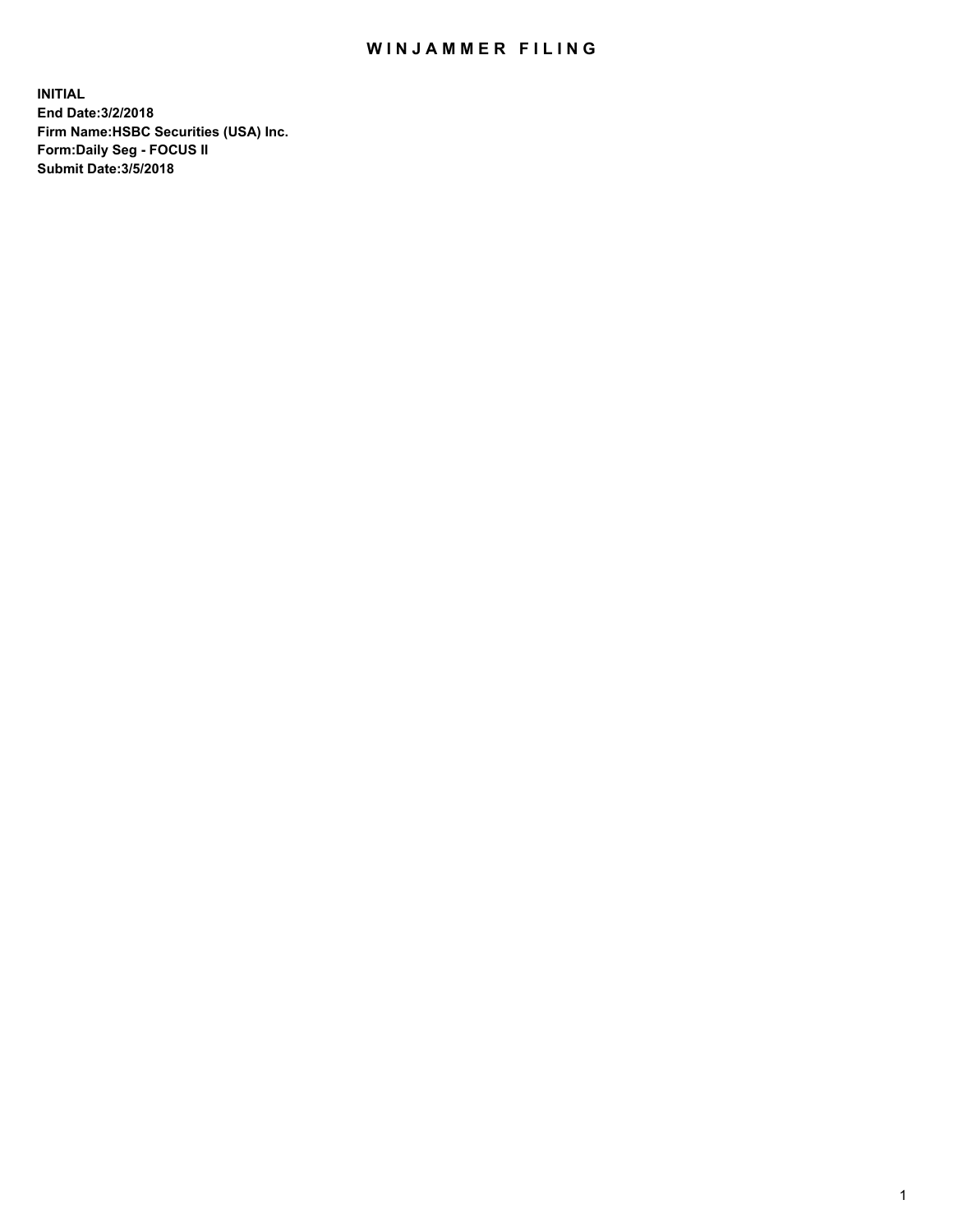## **INITIAL End Date:3/2/2018 Firm Name:HSBC Securities (USA) Inc. Form:Daily Seg - FOCUS II Submit Date:3/5/2018 Daily Segregation - Cover Page**

| Name of Company<br><b>Contact Name</b><br><b>Contact Phone Number</b><br><b>Contact Email Address</b>                                                                                                                                                                                                                         | <b>HSBC Securities (USA) Inc.</b><br><b>Michael Vacca</b><br>212-525-7951<br>michael.vacca@us.hsbc.com |
|-------------------------------------------------------------------------------------------------------------------------------------------------------------------------------------------------------------------------------------------------------------------------------------------------------------------------------|--------------------------------------------------------------------------------------------------------|
| FCM's Customer Segregated Funds Residual Interest Target (choose one):<br>a. Minimum dollar amount: ; or<br>b. Minimum percentage of customer segregated funds required:%; or<br>c. Dollar amount range between: and; or<br>d. Percentage range of customer segregated funds required between: % and %.                       | 98,000,000<br><u>0</u><br><u>00</u><br>00                                                              |
| FCM's Customer Secured Amount Funds Residual Interest Target (choose one):<br>a. Minimum dollar amount: ; or<br>b. Minimum percentage of customer secured funds required:%; or<br>c. Dollar amount range between: and; or<br>d. Percentage range of customer secured funds required between: % and %.                         | 25,000,000<br><u>0</u><br><u>00</u><br>00                                                              |
| FCM's Cleared Swaps Customer Collateral Residual Interest Target (choose one):<br>a. Minimum dollar amount: ; or<br>b. Minimum percentage of cleared swaps customer collateral required:%; or<br>c. Dollar amount range between: and; or<br>d. Percentage range of cleared swaps customer collateral required between:% and%. | 122,000,000<br><u>0</u><br><u>00</u><br><u>00</u>                                                      |

Attach supporting documents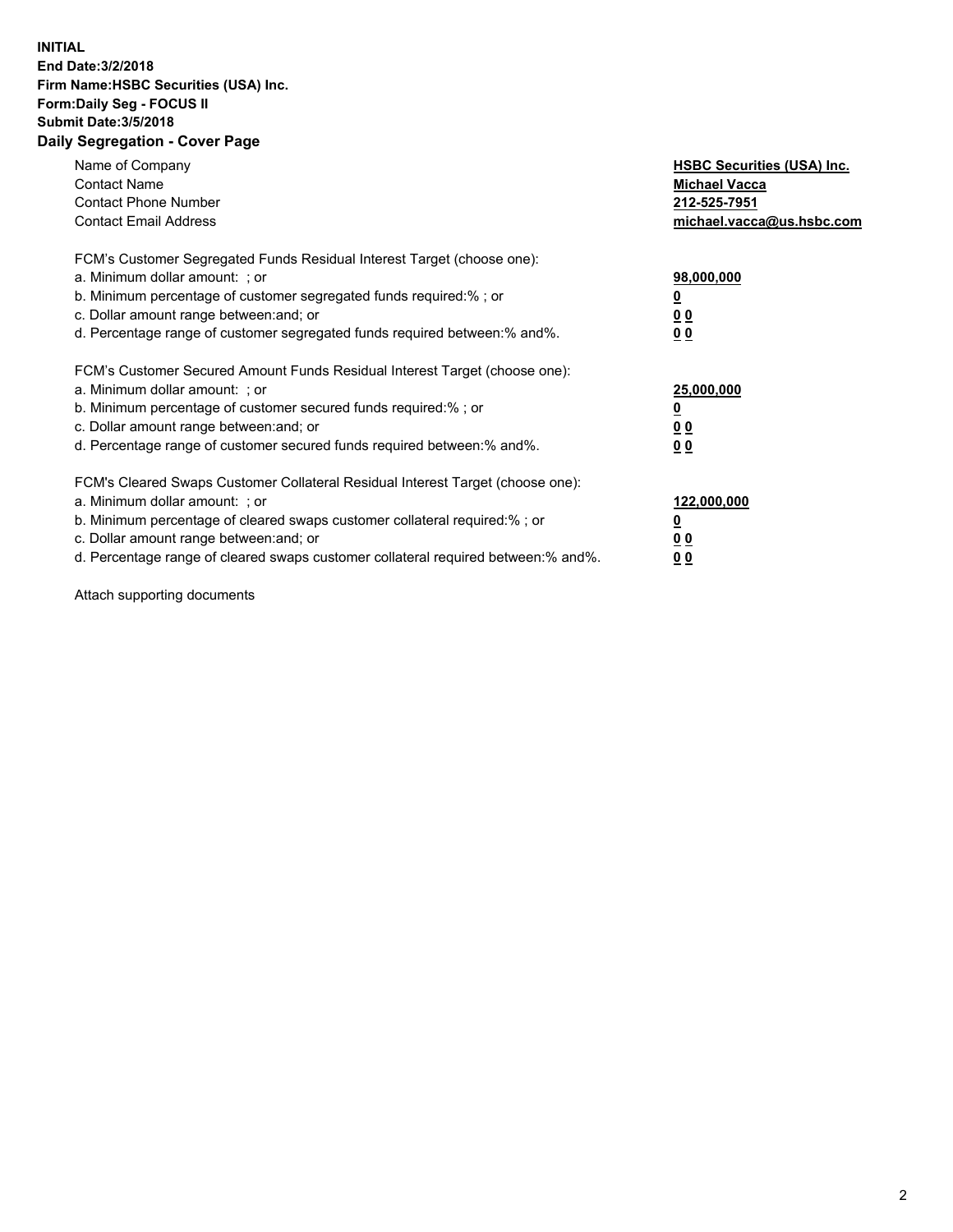**INITIAL End Date:3/2/2018 Firm Name:HSBC Securities (USA) Inc. Form:Daily Seg - FOCUS II Submit Date:3/5/2018 Daily Segregation - Secured Amounts** Foreign Futures and Foreign Options Secured Amounts Amount required to be set aside pursuant to law, rule or regulation of a foreign government or a rule of a self-regulatory organization authorized thereunder **0** [7305] 1. Net ledger balance - Foreign Futures and Foreign Option Trading - All Customers A. Cash **22,189,676** [7315] B. Securities (at market) **100,340,703** [7317] 2. Net unrealized profit (loss) in open futures contracts traded on a foreign board of trade **32,914,159** [7325] 3. Exchange traded options a. Market value of open option contracts purchased on a foreign board of trade **0** [7335] b. Market value of open contracts granted (sold) on a foreign board of trade **0** [7337] 4. Net equity (deficit) (add lines 1. 2. and 3.) **155,444,538** [7345] 5. Account liquidating to a deficit and account with a debit balances - gross amount **718,921** [7351] Less: amount offset by customer owned securities **-714,417** [7352] **4,504** [7354] 6. Amount required to be set aside as the secured amount - Net Liquidating Equity Method (add lines 4 and 5) **155,449,042** [7355] 7. Greater of amount required to be set aside pursuant to foreign jurisdiction (above) or line 6. **155,449,042** [7360] FUNDS DEPOSITED IN SEPARATE REGULATION 30.7 ACCOUNTS 1. Cash in banks A. Banks located in the United States **67,261,827** [7500] B. Other banks qualified under Regulation 30.7 **0** [7520] **67,261,827** [7530] 2. Securities A. In safekeeping with banks located in the United States **34,279,161** [7540] B. In safekeeping with other banks qualified under Regulation 30.7 **0** [7560] **34,279,161** [7570] 3. Equities with registered futures commission merchants A. Cash **0** [7580] B. Securities **0** [7590] C. Unrealized gain (loss) on open futures contracts **0** [7600] D. Value of long option contracts **0** [7610] E. Value of short option contracts **0** [7615] **0** [7620] 4. Amounts held by clearing organizations of foreign boards of trade A. Cash **0** [7640] B. Securities **0** [7650] C. Amount due to (from) clearing organization - daily variation **0** [7660] D. Value of long option contracts **0** [7670] E. Value of short option contracts **0** [7675] **0** [7680] 5. Amounts held by members of foreign boards of trade A. Cash **-2,293,007** [7700] B. Securities **66,061,541** [7710] C. Unrealized gain (loss) on open futures contracts **32,914,159** [7720] D. Value of long option contracts **0** [7730] E. Value of short option contracts **0** [7735] **96,682,693** [7740] 6. Amounts with other depositories designated by a foreign board of trade **0** [7760] 7. Segregated funds on hand **0** [7765] 8. Total funds in separate section 30.7 accounts **198,223,681** [7770] 9. Excess (deficiency) Set Aside for Secured Amount (subtract line 7 Secured Statement Page 1 from Line 8) **42,774,639** [7380] 10. Management Target Amount for Excess funds in separate section 30.7 accounts **25,000,000** [7780] 11. Excess (deficiency) funds in separate 30.7 accounts over (under) Management Target **17,774,639** [7785]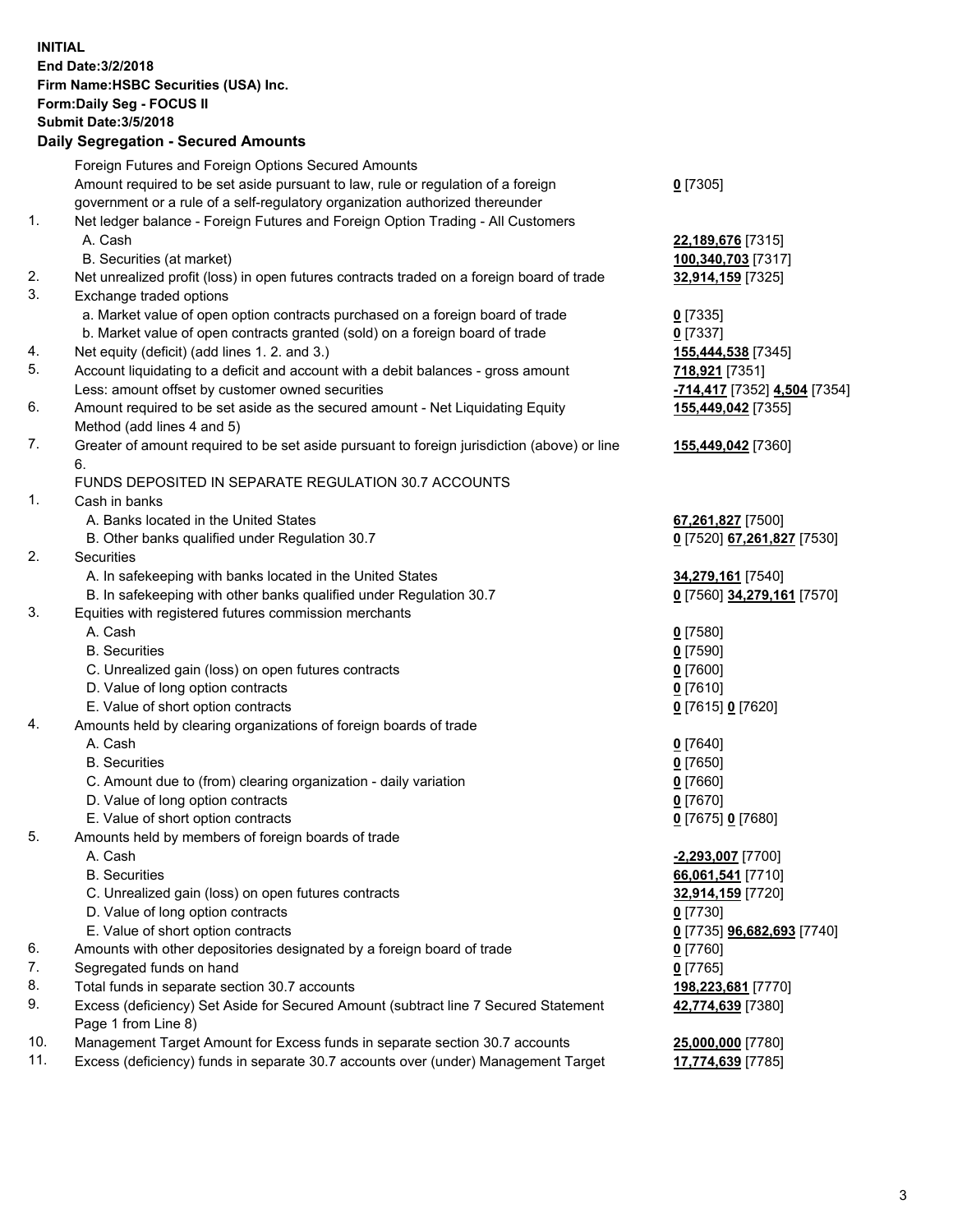| <b>INITIAL</b> | End Date: 3/2/2018<br>Firm Name: HSBC Securities (USA) Inc.<br>Form: Daily Seg - FOCUS II<br><b>Submit Date: 3/5/2018</b> |                              |
|----------------|---------------------------------------------------------------------------------------------------------------------------|------------------------------|
|                | Daily Segregation - Segregation Statement                                                                                 |                              |
|                |                                                                                                                           |                              |
| 1.             | SEGREGATION REQUIREMENTS(Section 4d(2) of the CEAct)                                                                      |                              |
|                | Net ledger balance<br>A. Cash                                                                                             | 64,440,979 [7010]            |
|                | B. Securities (at market)                                                                                                 | 1,141,352,661 [7020]         |
| 2.             | Net unrealized profit (loss) in open futures contracts traded on a contract market                                        | 319,189,562 [7030]           |
| 3.             | Exchange traded options                                                                                                   |                              |
|                | A. Add market value of open option contracts purchased on a contract market                                               | 168,350,556 [7032]           |
|                | B. Deduct market value of open option contracts granted (sold) on a contract market                                       | -16,429,864 [7033]           |
| 4.             | Net equity (deficit) (add lines 1, 2 and 3)                                                                               | 1,676,903,894 [7040]         |
| 5.             | Accounts liquidating to a deficit and accounts with                                                                       |                              |
|                | debit balances - gross amount                                                                                             | 23,312,454 [7045]            |
|                | Less: amount offset by customer securities                                                                                | -23,312,380 [7047] 74 [7050] |
| 6.             | Amount required to be segregated (add lines 4 and 5)                                                                      | 1,676,903,968 [7060]         |
|                | FUNDS IN SEGREGATED ACCOUNTS                                                                                              |                              |
| 7.             | Deposited in segregated funds bank accounts                                                                               |                              |
|                | A. Cash                                                                                                                   | 38,488,053 [7070]            |
|                | B. Securities representing investments of customers' funds (at market)                                                    | $0$ [7080]                   |
|                | C. Securities held for particular customers or option customers in lieu of cash (at<br>market)                            | 146,146,437 [7090]           |
| 8.             | Margins on deposit with derivatives clearing organizations of contract markets                                            |                              |
|                | A. Cash                                                                                                                   | 406,278,199 [7100]           |
|                | B. Securities representing investments of customers' funds (at market)                                                    | $0$ [7110]                   |
|                | C. Securities held for particular customers or option customers in lieu of cash (at                                       | 979,340,384 [7120]           |
| 9.             | market)                                                                                                                   |                              |
| 10.            | Net settlement from (to) derivatives clearing organizations of contract markets<br>Exchange traded options                | 47,800,532 [7130]            |
|                | A. Value of open long option contracts                                                                                    | 168,350,556 [7132]           |
|                | B. Value of open short option contracts                                                                                   | -16,429,864 [7133]           |
| 11.            | Net equities with other FCMs                                                                                              |                              |
|                | A. Net liquidating equity                                                                                                 | 13,257,772 [7140]            |
|                | B. Securities representing investments of customers' funds (at market)                                                    | 0 <sup>[7160]</sup>          |
|                | C. Securities held for particular customers or option customers in lieu of cash (at                                       | $0$ [7170]                   |
|                | market)                                                                                                                   |                              |
| 12.            | Segregated funds on hand                                                                                                  | 15,865,840 [7150]            |
| 13.            | Total amount in segregation (add lines 7 through 12)                                                                      | 1,799,097,909 [7180]         |
| 14.            | Excess (deficiency) funds in segregation (subtract line 6 from line 13)                                                   | 122,193,941 [7190]           |
| 15.            | Management Target Amount for Excess funds in segregation                                                                  | 98,000,000 [7194]            |

16. Excess (deficiency) funds in segregation over (under) Management Target Amount Excess

**24,193,941** [7198]